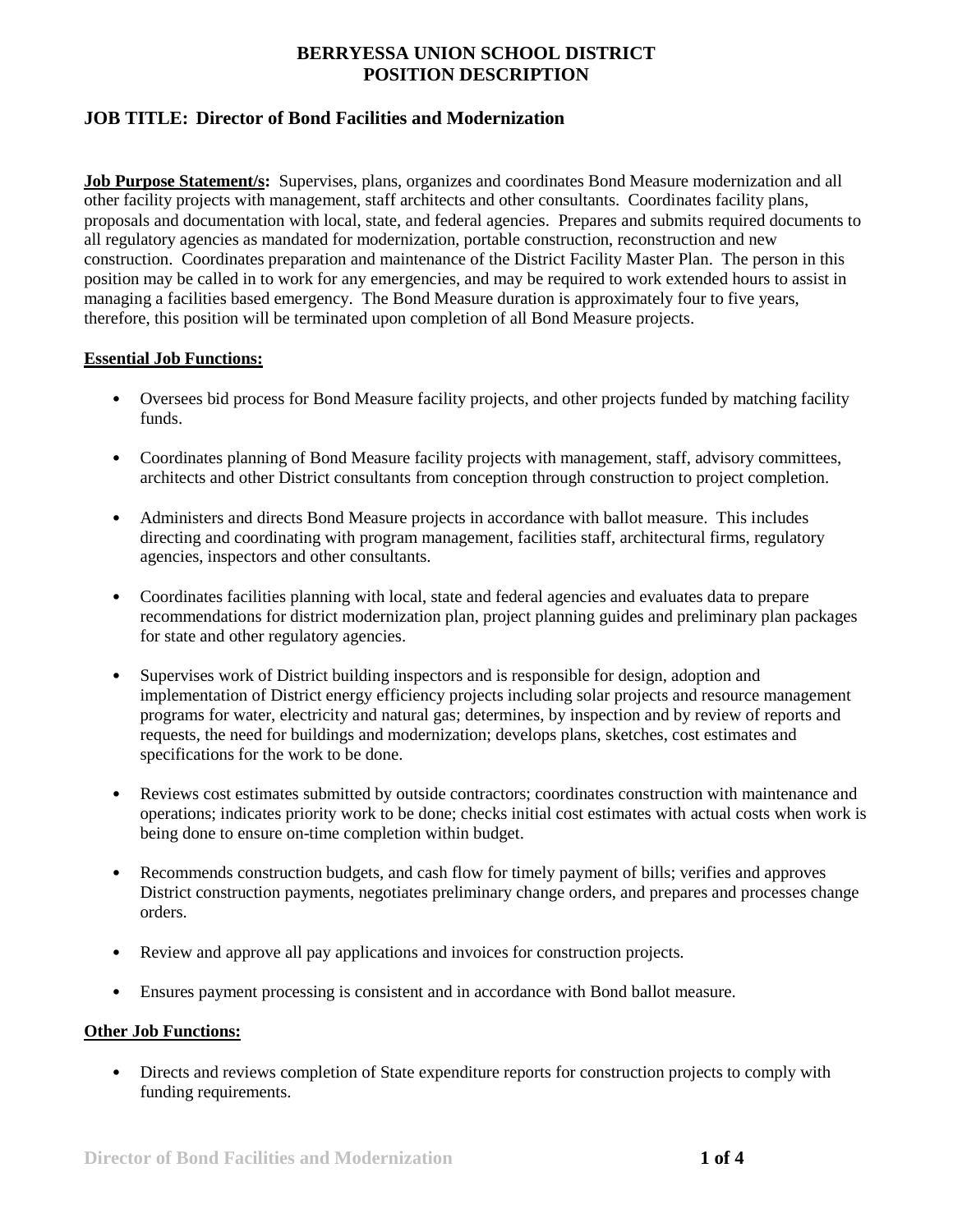# **JOB TITLE: Director of Bond Facilities and Modernization**

- Prepares and administers project budgets, and monitors and controls expenditures in accordance with the Bond Measure District Facility Master Plan.
- Conducts site surveys, statistics, cost analysis, and needs assessments to assist with District exploration of alternative funding sources such as the Recreational Maintenance Improvement District.
- Consults and advises on alteration of existing structures by working with architects, school supervisors, and contractors on design and construction of school buildings to be remodeled, and reviewing and assisting in making changes in plans and specifications.
- Directs and coordinates meetings with site and district administration, M.O.T. supervisors and successful bidders to review construction schedules, phasing, classroom allocation during construction, and hazardous material removal.
- Coordinates with Regulatory agencies such as Department of Toxic Substance Control (DTSC), Department of Oil, and Gas and Geothermal Resources (DOGGER) on environmental issues.
- Identifies, plans, recommends and directs replacement plan for State-mandated nonconforming facilities.
- Provides direction and problem solving for multiple large construction contracts.
- Reviews and analyzes work performed by contractors, sub-contractors and tradesmen.
- Acts as liaison with state, local, and other regulatory agencies on a variety of facilities related issues.
- Prepares and administers the departmental budget; monitors and controls expenditures in accordance with established fiscal policies.
- Coordinates with Fiscal Services to prepare audit schedules related to fixed assets and work-in-progress.
- Assures compliance with a variety of health and safety regulations related to equipment operation, toxic waste and asbestos management.
- Analyzes project plans and makes recommendations concerning work to be performed by outside firms; and researches, selects and approves the purchasing of equipment and supplies with established limitations for the department.
- Conducts and participates in meetings, conferences and training sessions related to assigned functions of members within the department.
- Meets with legal counsel on District's behalf in contractual litigation and arbitration.
- Performs related duties as assigned.

#### **Qualification Requirements:**

*To perform this job successfully, an individual must be able to perform each essential duty satisfactorily. The requirements listed below are representative of the knowledge, skill, and ability required. Reasonable accommodations may be made to enable individuals with disabilities to perform the essential functions.*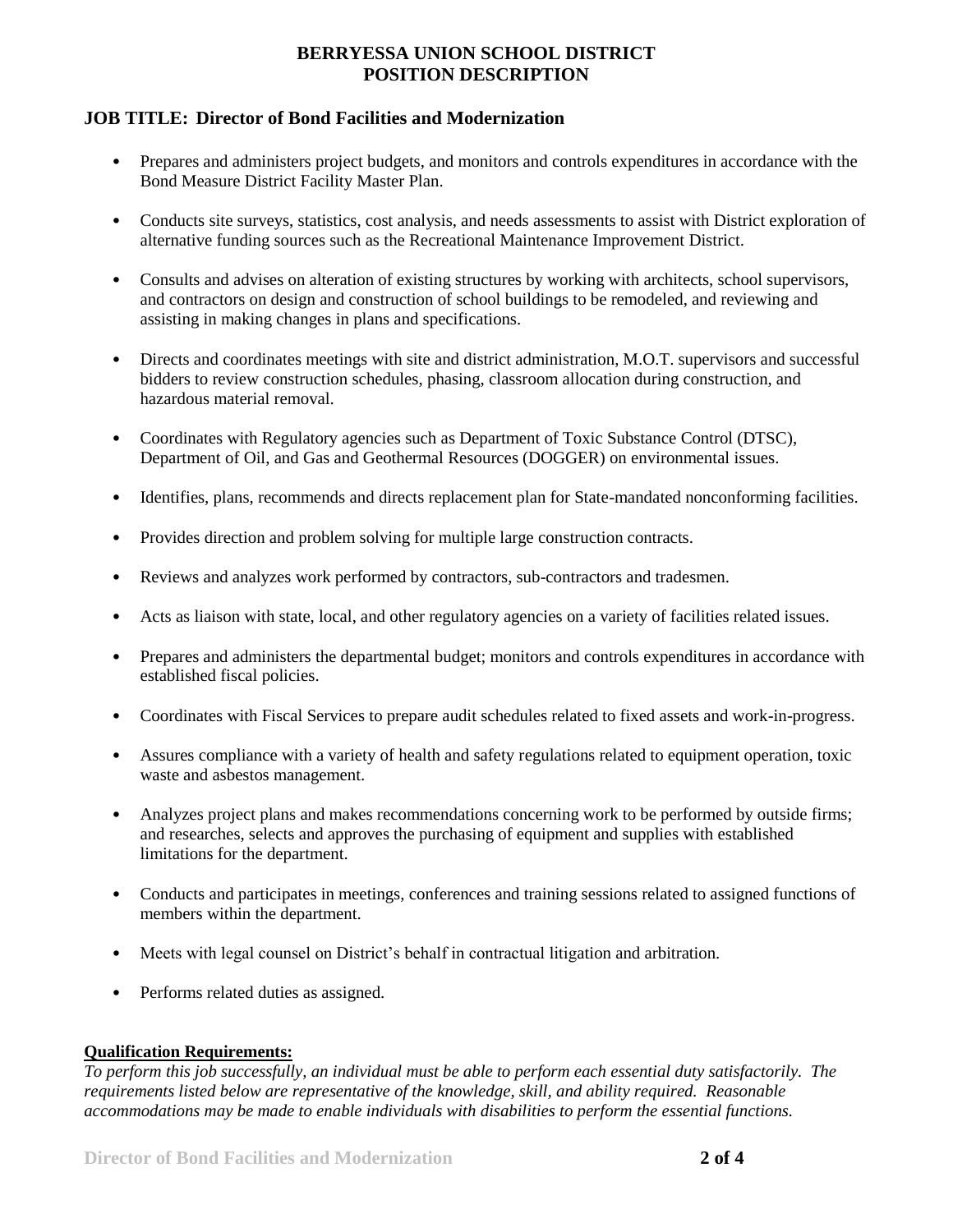## **JOB TITLE: Director of Bond Facilities and Modernization**

#### **Education and Experience Requirements:**

- Any combination equivalent to bachelor's degree in engineering, business administration or related field.
- Five years of increasingly responsible experience in construction and capital improvements including experience in a supervisory capacity.
- Strong education background with emphasis on engineering practices, minimum five years experience of construction management in industrial, commercial, residential construction and site development is preferred.

### **Skills, Knowledge, and Abilities:**

### **KNOWLEDGE OF:**

- Construction management, site development, and current construction methods.
- Site surveys and needs assessment.
- Public Contract Code and bid process.
- State environmental regulations.
- CFR Title 49, Part 40 and Part 382-Department of Transportation Workplace Drug and Alcohol Testing Programs.
- Energy saving methods.
- Asbestos abatement procedures.
- Codes (Title 24), materials, techniques and costs related to construction and building maintenance.
- Financial and statistical record-keeping techniques using appropriate software programs.
- Budgeting methods, practices, and applicable software programs.
- Applicable sections of State Education Code, Public Contract Code and other applicable laws.
- District organization, operations, policies, and objectives.
- Principles and practices of administration, supervision, and training.
- Health and safety regulations.

## **ABILITY TO:**

- Establish and maintain cooperative working relations with others.
- Implement effective facilities planning activities.
- Communicate effectively.
- Compose written communication using correct English grammar, punctuation, spelling, and vocabulary.
- Prepare, present and interpret factual data and conclusions in written, graphic and oral form.
- Investigate and analyze administrative problems and make recommendations.
- Exercise effective interpersonal skills using tact, patience and courtesy.

### **Working Conditions: ENVIRONMENT:**

*The work environment characteristics described here are representative of those an employee encounters while performing the essential functions of this job. Reasonable accommodations may be made to enable individuals with disabilities to perform the essential functions.*

- Indoor and outdoor work environment.
- Subject to driving to off-site locations to conduct work. The noise level in this environment is quiet too loud depending upon the activity in the particular part of the day.